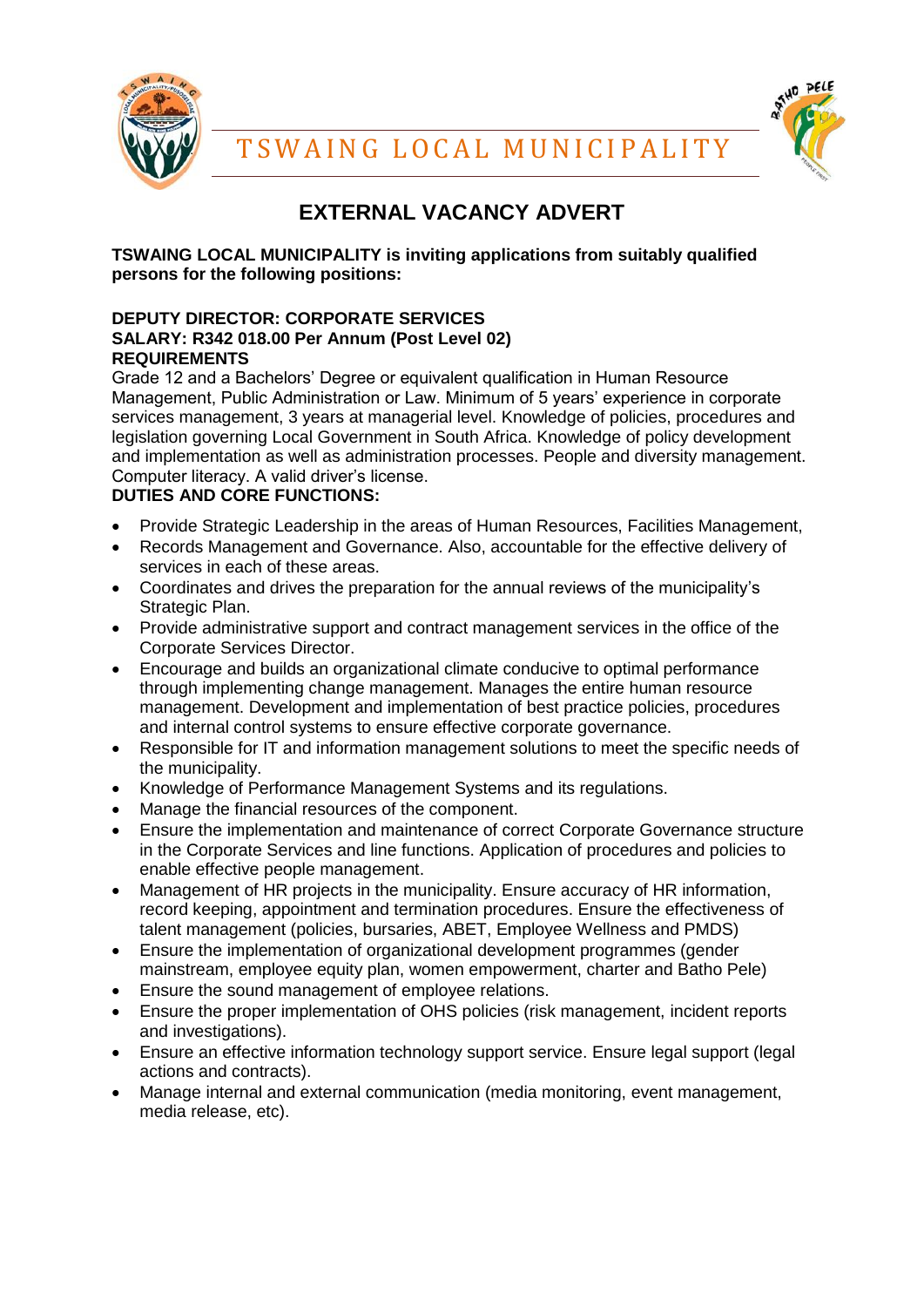#### **SKILLS DEVELOPMENT FACILITATOR SALARY: R213 696 P/A (Post level 6) REQUIREMENTS:**

Diploma / Degree in Human Resources Management or equivalent qualification SDF Qualification

Extensive knowledge of South African labour law

Proficiency in MS Office including MS Excel and MS Project

Proven experience as Skills Development Facilitator

# **KEY RESPONSIBILITIES:**

Coordinate Induction and Orientation activities

Custodian of Job Descriptions for all employees

Process all new start documentation and changes in employee information

Coordinate Talent Management System

Coordinate skills development including drafting of the WSP and ATR

Coordinate all intern and apprenticeship programmes

Coordinate learnerships and skills programmes

Facilitate training programmes and ensure adherence to all policies and procedures

Complete and distribute relevant weekly, monthly, quarterly and annual reports

Assist in the preparation of Employment Equity information including reports and other

administrative duties related to Employment Equity

Drive initiatives contributing to positive employee relations

Coordinate all tasks related to labour relations

## **KEY COMPETENCIES:**

Stress tolerance and ability to work under pressure

Good judgement and problem solving skills coupled with the ability to take initiative Attention to detail

Quality oriented, meeting high standards

Honesty and integrity

Good planning and organising skills

Excellent oral and written communication skills

Must be performance driven and results orientated

#### **SUPERVISOR: AUXILIARY SERVICE SUPPORT SALARY: R138 360 P/A (Level 09) REQUIREMENTS:**

- Grade 12 Matric ( Minimum)
- Hospitality Diploma / Degree added advantage
- At least 2- 3 years in Houskeeping / Supervisory management added advantage. **RESPONSIBILITIES:**
	- The supervision of all cleaning staff focusing on their performance in terms of standards of cleanliness and their behaviour whilst on duty
	- Ensuring that a first-class cleaning service is delivered to all areas of the building
	- Reviewing work schedules
	- Ordering of cleaning materials
	- Monitoring of all cleaning activities
	- Ensuring all staff are aware of and adhere to the Health and Safety policies and procedures
	- To maintain high levels of personal
	- To care for all available resources including equipment, materials and supplies as directed
	- Report any near miss occurrences, accidents or faulty equipment to management immediately
	- Monitor and report absenteeism to the Manager.
	- Maintain and control use of stock, equipment & consumables.
	- Timeously request purchase of consumables, equipment and materials.
	- Assist the Supply Chan Manager to maintain the asset register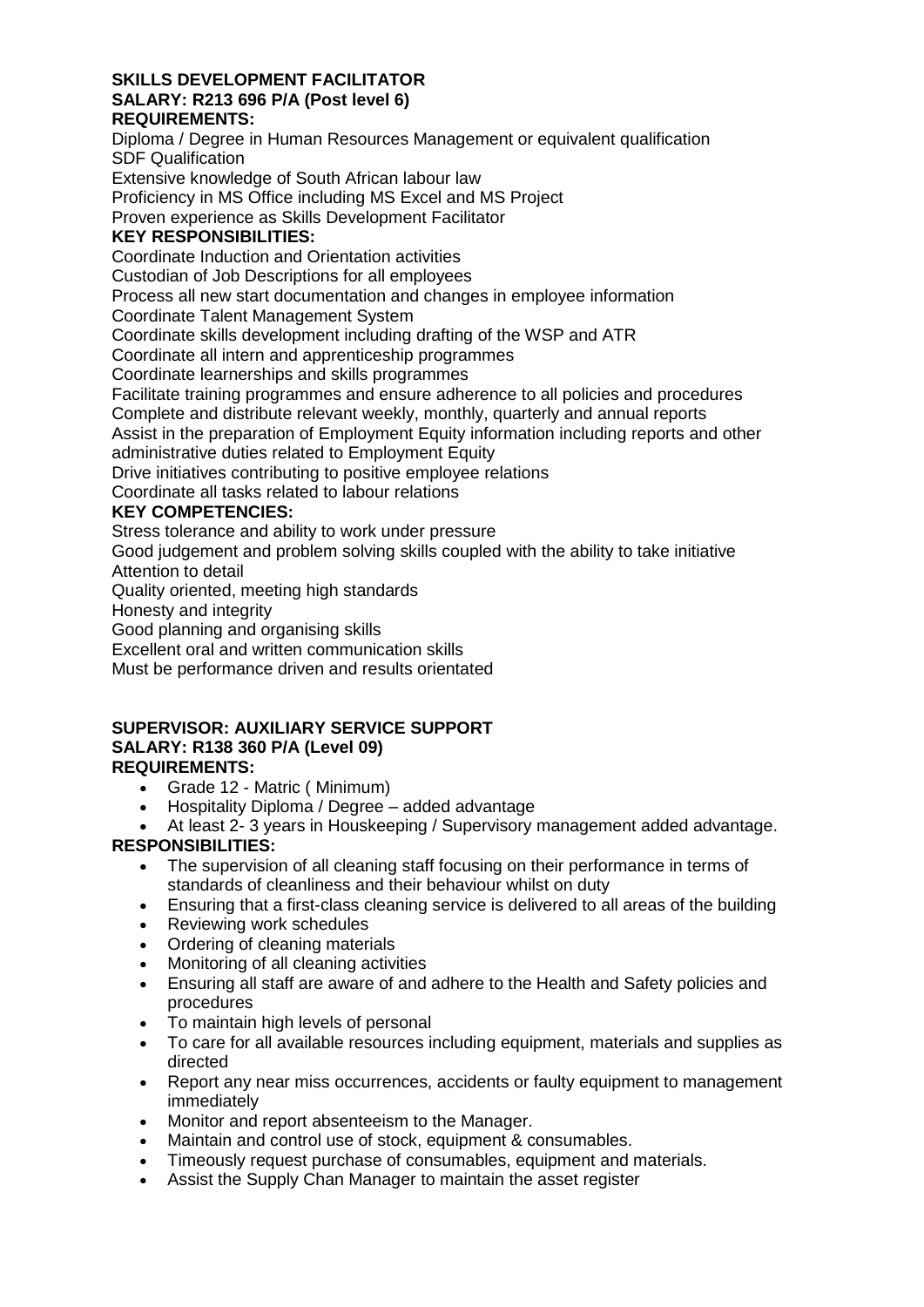# **MUNICIPAL PUBLIC ACCOUNTS COMMITTEE DIVISION**

#### **ASSISTANT DIRECTOR: MUNICIPAL PUBLIC ACCOUNTS COMMITTEE SALARY: R302 094 per annum (P/A) (Post Level 03)**

**REQUIREMENTS:** Matric plus appropriate Tertiary Qualification. Drivers License. Computer Literacy. Knowledge of Local Government Legislation, processes, and procedures. Good Communication, Coordination, People Management, People Management, and Facilitation Skills

**KEY PERFORMANCE:** Manage the key performance areas and result indicators associated with the provision of an effective administrative and advisory service

**DUTIES:** Conducting research with regard to political policy and topical issues that impact on the municipality, and implementing best practices associated with the Office and determining the appropriateness of specific policies/ procedures for implementation

- Advising the office on strategic and political matters, institutional operations, and brief on economic developments, internal and external relations and communications.
- Coordinating and convening the Party Caucus and political office bearers.
- Providing administrative support to the whippery and multi-party whippery.
- Providing support to the programmes of the Constituent Offices.
- Providing research support for the Office and Councillors.
- Drafting motions and speeches.
- Attending public meetings hearings related to the work of the Office
- Compiling monthly, quarterly, mid-year, and annual performance reports for the Office of the Speaker in line with the Service Delivery and Budget Implementation Plans
- Managing projects of various Constituency Offices and Caucus
- Responding to community concerns and issues raised in line with customer care guidelines and targets.

#### **CHIEF LEGAL OFFICER**

#### **SALARY** : **R287 532 P/A (Post Level 04)**

**REQUIREMENTS** : The applicants must have a minimum qualification of an LLB degree or equivalent qualification in Law. The following are essential requirements: Knowledge and understanding of the role and functions of Local Government imperatives. People management skills. Strong organizational and supervisory skills. Knowledge and competence in managing human, physical and financial resources. Knowledge of and experience in drafting, legal editing and interpretation of contracts and legislation and the furnishing of well-researched and legally sound opinions and advice. General knowledge of all legal matters. Knowledge and understanding of the legislative framework governing the Local Government. Excellent communication skills (both verbal and written). Legal drafting skills and ability. Sound legal research and analytical skills. Excellent human relations and interpersonal skills. Negotiation skills.

**DUTIES** : The incumbent will be responsible for the following: Drafting and editing of legal documents such as contracts, letters, memoranda and related documents. Provide legal opinions and advisory notes on matters of statutory interpretation, the common law and various other matters. Provide general legal assistance to the Department to enable it to fulfil its mandate. Make input on law reform and legislation affecting the Department. Drafting and editing of departmental legislation. Provide advice and managing the departmental litigation matters. Liaison with the SALGA, private lawyers, relevant Government departments and other stakeholders. Maintain linkages and networks with the State Attorney, Private Attorneys and all public sector lawyers. Undertake legal research and analysis on law and ascertain new developments affecting the Department. Conduct legal awareness and education including workshops and information sessions. Send out circulars and advisory notes on legal compliance. Assist with the management of the Legal Services Directorate and/or deputising for the Director on all managerial matters. Assist with the management and supervision of a team of Legal Administration Officers and Legal Interns within the Legal Services Directorate. Attend to Promotion of Access to Information Act (PAIA) requests.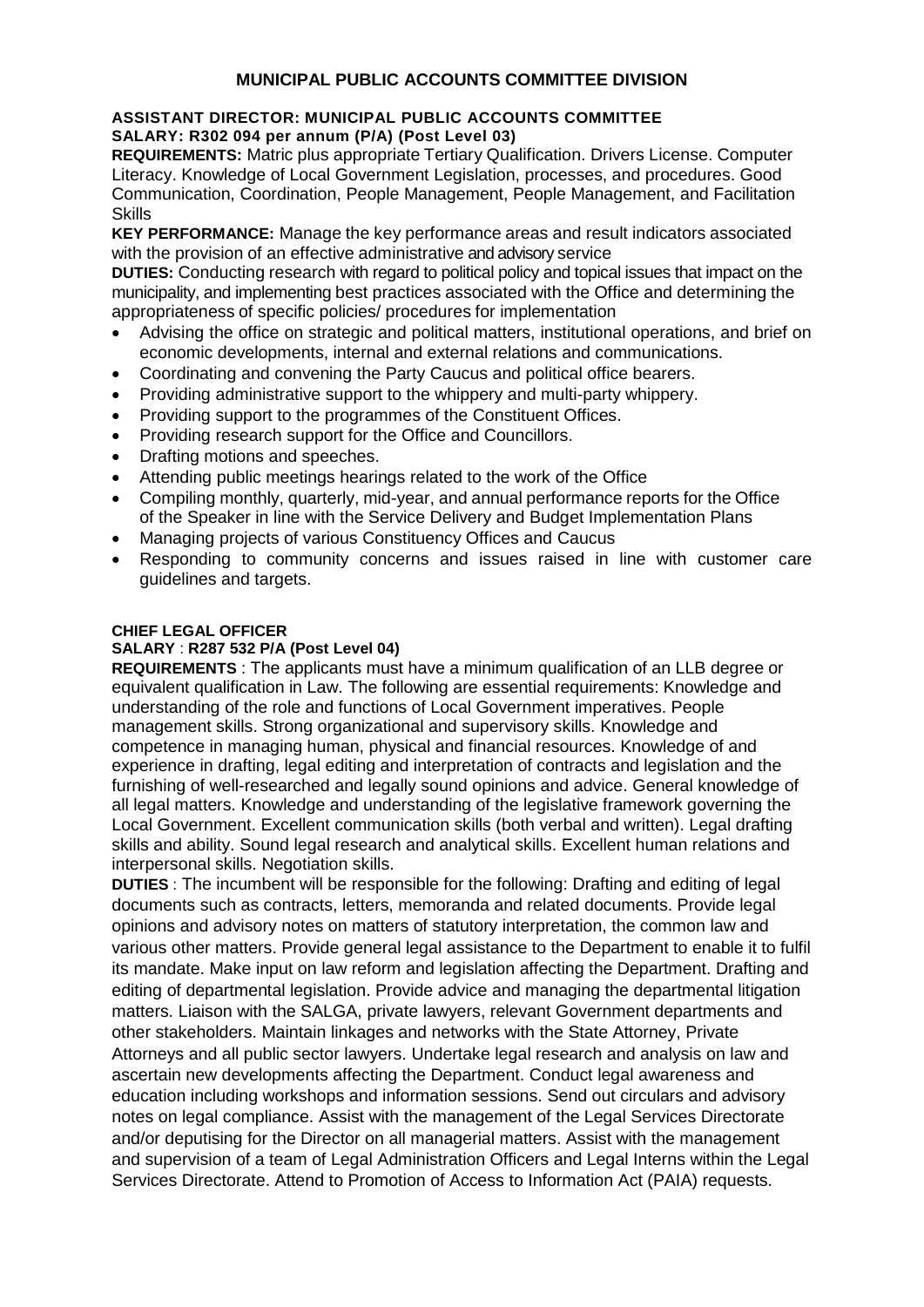# **OFFICE OF THE MAYOR**

#### **ALL ADVERTISED POSTS IN THE OFFICE OF THE SPEAKER ARE OF A CONTRACT FIXED PERIOD ATTACHED TO THE TERM OF THE CURRENT COUNCIL (UNTIL 31 MARCH 2021)**

# **ASSISTANT DIRECTOR: OFFICE OF THE MAYOR**

**SALARY: 281 382- 310 698 P/A (Post Level 03)**

**REQUIREMENTS:** Matric plus appropriate Tertiary Qualification. Drivers License. Computer Literacy. In depth knowledge and understanding of local government legislation. Good planning, organising and coordination skills. Financial management and people management skills. 5-6 years experience in local government environment in a political office.

# **DUTIES AND CORE FUNCTIONS**

Identifies and defines the immediate, short and long-term objectives/ plans associated with the provision of an effective planning and implementation of professional, secretarial and administrative support to the Mayor, by:

- Conducting research with regard to political policy and topical issues that impact on the municipality, and implementing best practices associated with the functionality and determining the appropriateness of specific policies/ procedures for implementation.
- Managing, organising and ensuring effective implementation of Mayoral Special Projects by analysing and aligning the needs of special groups with the operational capacity and capability of the Office.
- Developing and managing the annual plans relating to the oversight programmes of the budgeting and IDP in line with the Municipal Systems Act and the MFMA guidelines.
- Obtaining Mayoral Committees Reports and consolidate them before being sent to Council.
- Managing the interface of the political arm of the Mayor, EXCO, Office of the Speaker, Office of the Whip, as well as with the Office of the Municipal Manager on municipal governance issues.
- Evaluating and commenting on the applicability of specific key performance indicators and measures against outcomes detailed in the Departmental Business and Strategic Plans.
- Validating the Mayor's speech and conducting research on current trends and developments for the effective operation of the Mayor's Office.

#### **VIP PROTECTOR/DRIVER: MAYOR SUPPORT SALARY: R157 962.00 (Post Level 8) REQUIREMENTS**

- Grade 12
- Driver's license and advance I defensive driving course
- VIP protection qualification plus 2 years' experience in the same field of operation
- Ability to work under pressure and long hours
- Always present sober habits

# **DUTIES AND CORE FUNCTIONS**

- Responsible for the protection services to the Mayor
- Transporting the Mayor by use of official vehicles to ensure safe trips
- Ensuring that the surroundings are safe before the Mayor exits the vehicle upon arrival and departure
- Ensuring safety of mayoral vehicle by conducting regular checks on the vehicle
- Verifying the weekly schedules for collection and delivery of the Mayor regarding various engagements to ensure the Mayor arrives on time
- Attending regular trainings to be familiar with the use of weapon and other safety compliances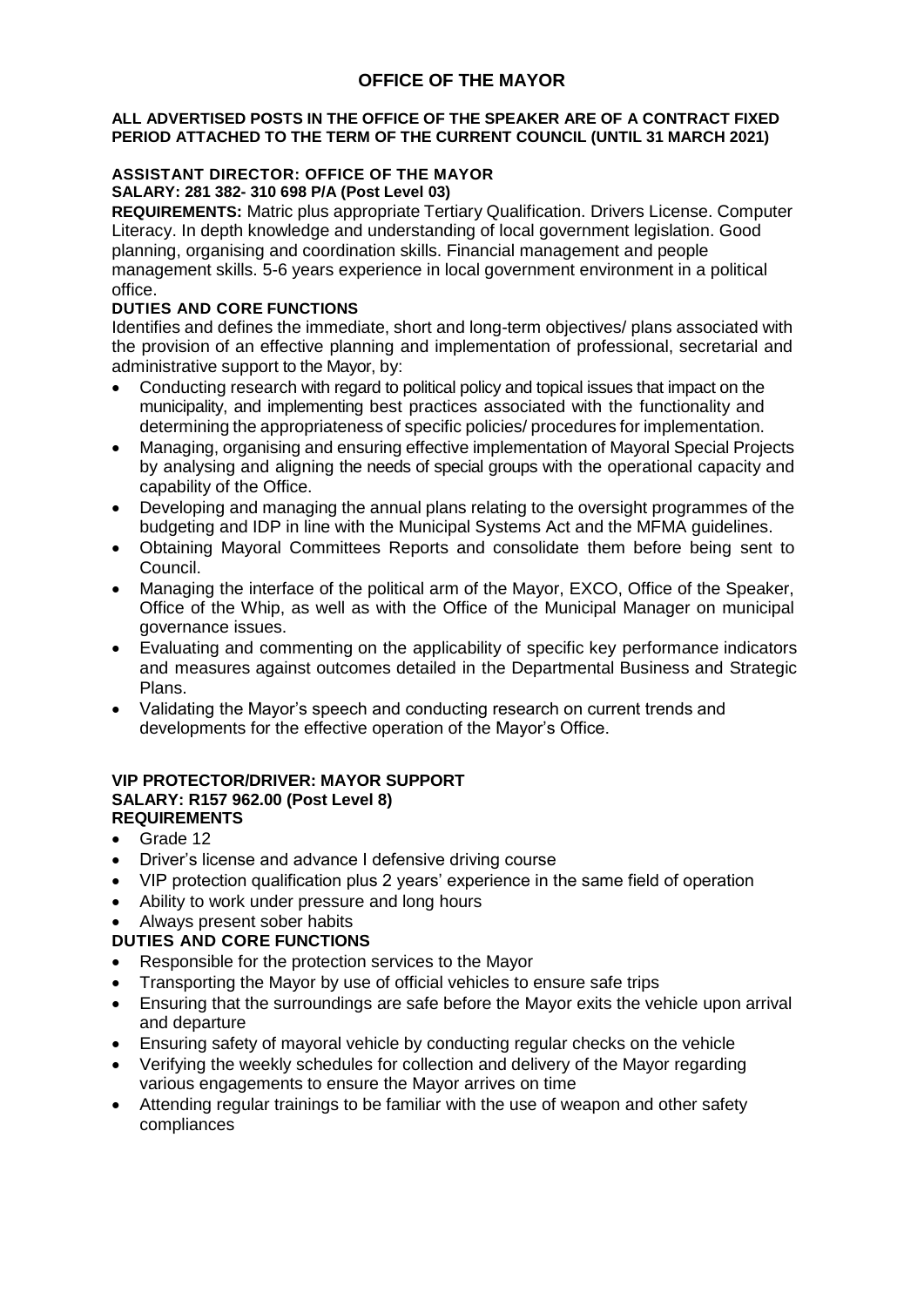# **OFFICE OF THE SPEAKER**

#### **ALL ADVERTISED POSTS IN THE OFFICE OF THE SPEAKER ARE OF A CONTRACT FIXED PERIOD ATTACHED TO THE TERM OF THE CURRENT COUNCIL. (UNTIL 31 MARCH 2021)**

# **COMMUNITY LIAISON OFFICER**

**SALARY**: **R213 696 (Post Level 06)**

**REQUIREMENTS** : Standard 10/ Grade 12. Qualification in Department of Social Development added advantage

Competencies: Interpersonal skills/the ability to interact with people and community structures Compassion for those in need and the vulnerable/understanding of social dynamics of communities and basic knowledge of community development. Passion in community development. Willingness to learn. Communication skills. Knowledge of local language and culture.

**Skills:** Proficiency in computers and inventories would be an added advantage. Planning and organising skills.

**DUTIES** : Perform community and household profiling. Assist communities in accessing services offered by Municipal Departments. Attend community meetings and Imbizo to collect information on community needs and provide the required support in integrated planning. Assist with maintenance and support to funded community projects.

#### **DRIVER TO THE SPEAKER SALARY: R114 942.00 P/A (Post level 11) Requirements:**

- Matric
- Code 08 Driver's license
- Advance driving
- Ability to work under pressure and overtime
- Experience working with cars: servicing and maintenance

## **Key Performance Areas:**

- Transporting the Speaker to and from public scheduled events and functions
- Update Speaker's car logbook
- Adhere to maintenance schedule
- Inspect Speaker's vehicle daily to determine defaults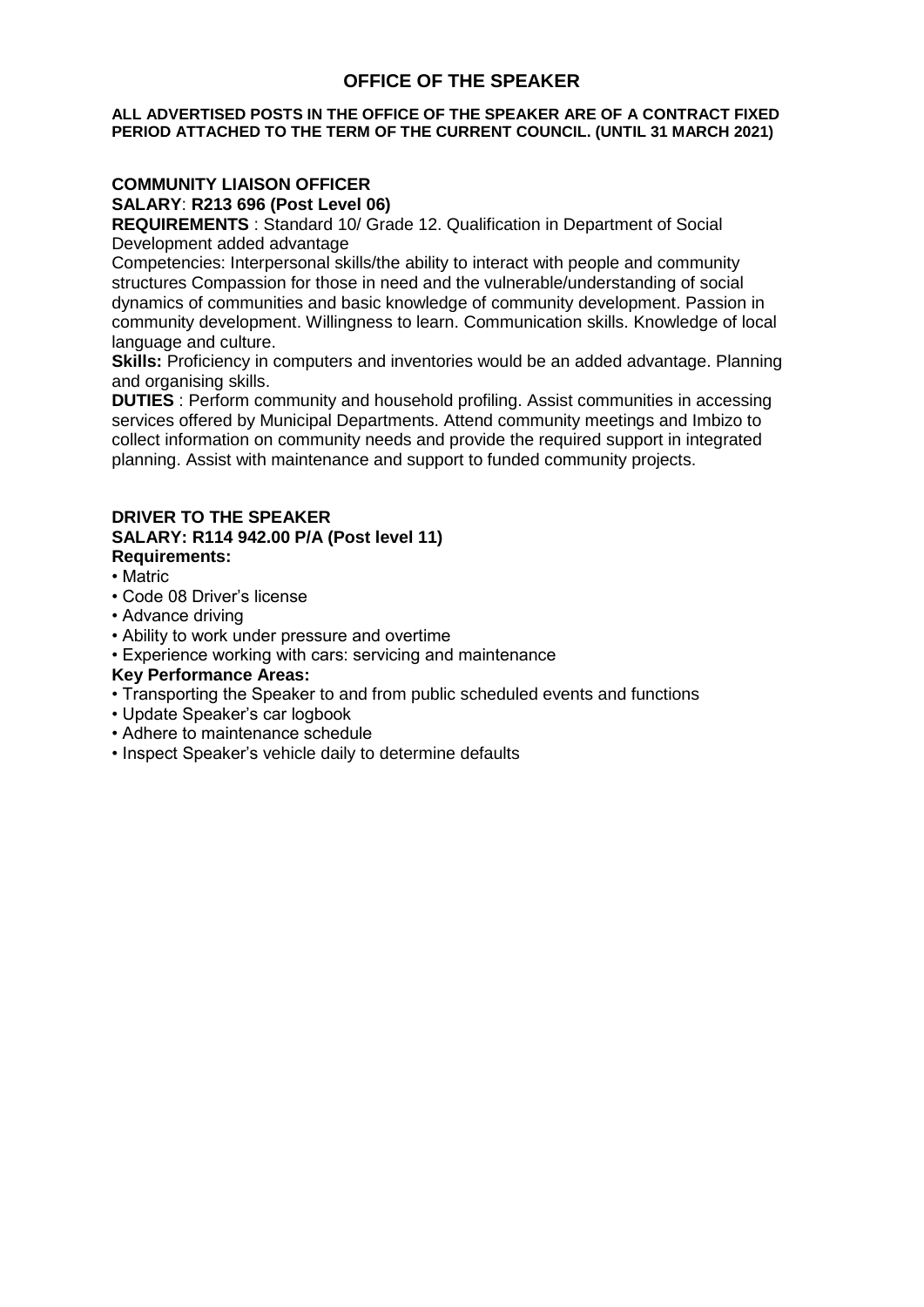## **TECHNICAL SERVICES DIRECTORATE**

### **SENIOR ADMINISTRATOR: ROADS AND STORMWATER**

#### **SALARY: R253 938.00 (PL 4)**

**Qualifications and experience:** National Diploma, BSc or Btech in Civil Engineering or related field with extensive management experience. A postgraduate qualifications and registration with recognised by ECSA. Minimum five (5) years supervisory / management experience in roads and storm water services. Extensive knowledge in operations management of roads and storm water services. Extensive experience in safety management (OHS Act). Knowledge and understanding of government policies, programmes and legislation applicable to local government. Strategic planning ability, computer literacy and valid driver's license

**Key responsibilities:** Ensuring sustainable provision of roads and storm water services, including infrastructure and maintenance. Develop and implement an asset operations and maintenance plan for plant and equipment. Develop and implement roads and roads furniture standards/specifications including roads and storm water master plan. Managing plant, personnel and resources on internal construction and maintenance projects. Advise in the planning, prioritization, implementation and maintenance of roads and storm water. Evaluating roads & storm water management system within the Municipal area in order to ensure that municipal roads and storm water are in good condition. Identify, monitor and report on roads and storm water related issues

## **SENIOR ENGINEERING TECHNICIAN: WATER AND SANITATION**

#### **SALARY: R287 532.00 (PL 4)**

**Qualifications and experience:** National Diploma, BSc or Btech in Civil Engineering or acceptable NQF level 5 qualification with registration recognized by ECSA. Minimum five (5) years supervisory / management experience in water and sanitation services. Extensive knowledge in operations management of water and sanitation services. Extensive experience in safety management (OHS Act). Knowledge and understanding of government policies, programmes and legislation applicable to local government. Strategic planning ability, computer literacy, CAD and GIS experience will be an advantage and valid driver's license

**Key responsibilities:** To strategically direct the operation of Tswaing local Municipality in order to ensure the supply and maintenance of water and sanitation services to all consumers is of acceptable quality and quantity, in sustainable manner, within statutory framework laid down. Develop divisional vision and strategy to ensure implementation. Develop and monitor systems, policies and processes to ensure correct working operations. To ensure that strategic planning from operational perspective is under taken and revised as necessary to allow for long-term sustainability and viability. Coordinates specific administrative and reporting requirements associated with key performance and results indicators of the functionality**.** To ensure that the unit is fully resourced and operational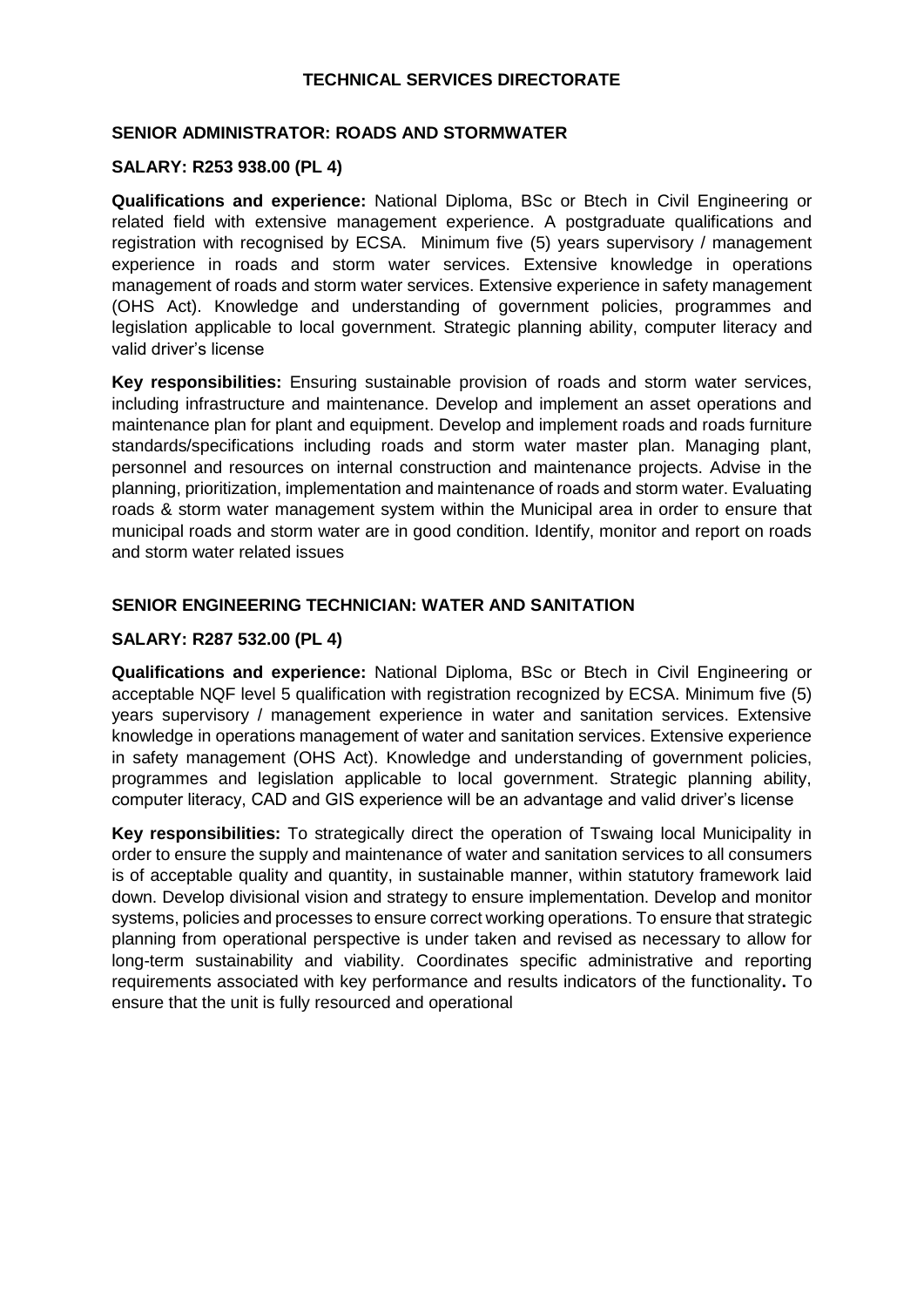## **SNR TECHNICIAN X 1: ELECTRICAL**

# **RENUMERATION: R287 532 (PL 4)**

## **REQUIREMENTS**

- N6 in Electrical Engineering
- Wireman's Licence (3 Phase)
- Code C Driver Licence (PrDP)
- Computer Literate.
- At least five years' work experience after qualifying as Electrician with Trade Test.
- Authorized to perform High Voltage Operating with a valid ORHVS certificate.
- Good in reading and interpretation of electrical plans for premises and network.

## **KEY PERFORMANCE AREARS**

- Receive supervision and instructions from Manager Electrical and Mechanical.
- Doing Stand by duties for electricity as an essential service.
- Ensure the availability of reliable electrical power services by maintenance and repairs of existing new and old electrical infrastructure.
- Formulate maintenance plans for network, municipal premises and Public Lighting.
- Identifying future faults before emergency.
- Performing switching procedures for switchgears and mini-substations.
- Give supervision and instructions to Junior Electricians, and General Workers in aspects of any electrical tasks on daily basis.
- Analyzing tasks and instructions and allocating work to subordinates, by providing job cards.
- Allocation and distribution of resources.
- Supervise workers when working on High Voltage equipments and network.
- Ensuring quality and safety working procedures are applied.
- Performing spot inspections on plant and equipment.
- Attend to electrical projects site meetings.

# **ELECTRICAL TECHNICIAN X 2: TECHNICAL SERVICES**

# **RENUMERATION : R213 696 (PL 6)**

# **REQUIREMENTS**

- Electrician with Trade Test
- At least three years work experience after qualifying as Electrician with Trade Test.
- Grade 12
- N 3 Electrical Engineering
- C1 Driving Licence (PrDP).
- Computer Literate

# **KEY PERFORMANCE AREAS**

- Doing Stand–by duties for electricity as an essential service.
- Construction and maintenance of low and high voltage reticulation.
- Repairs and maintenance on electrical installations.
- Supervising sub-ordinates in carrying out duties in accordance with approved procedures and standing instructions for the safe and uninterrupted continuous power supply.
- Maintenance of High-mast and streetlights
- Attend to electrical projects site meetings.